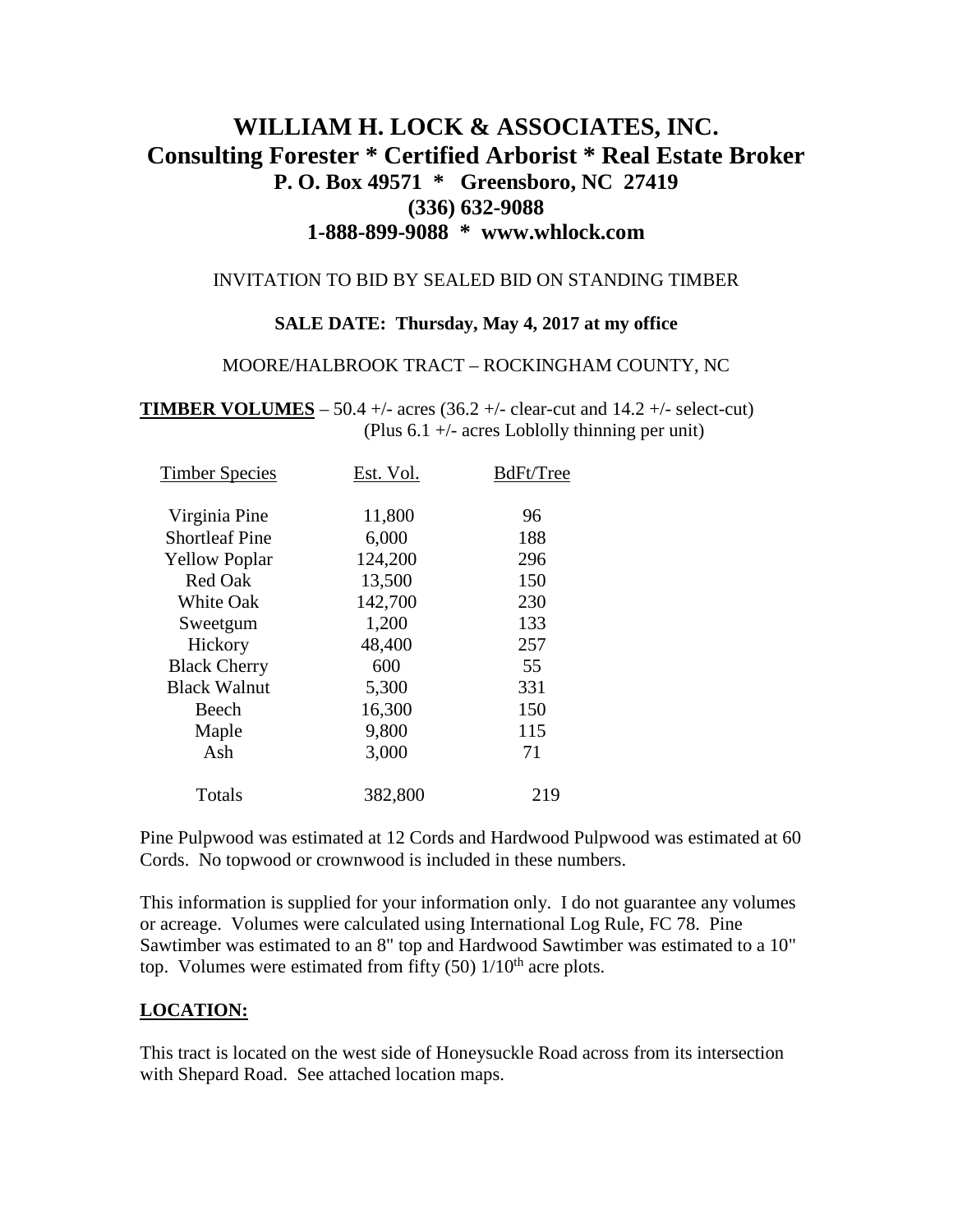Page Two Moore/Halbrook Tract - Timber Sale Sale Date: Thursday – May 4, 2017

### **BIDS:**

The Moore/Halbrook Tract is being sold on a lump sum sealed bid basis for the clear-cut areas and a per unit basis for the Loblolly Pine thinning areas. Please submit a lump sum bid and a per unit bid respectively. A whole tree chipping operation is not required for the harvest but it will be taken into favorable account by Seller in evaluating and selecting the final timber bid if a whole tree chipper will be used for harvesting. Bids will be accepted by **regular mail** if received by 5:00 pm on Wednesday, May 3, 2017 **OR** bids will be accepted by **email** [\(whlock@whlock.com\)](mailto:whlock@whlock.com), telephone (336-632-9088), **fax (336-632-9088), or in-person** at my office until 11:00 am on Thursday, May 4, 2017. At 11:00 am on Thursday, May 4, 2017 all bids received will be recorded. The successful bidder will be notified within 24 hours of the bid openings. A 10% deposit may be requested to be delivered to William H. Lock  $\&$  Associates, Inc. within 72 hours of the bid opening. The balance of the sales price is to be delivered at the sale closing. The seller reserves the right to refuse or accept any and all bids. Seller will consider all bids. The seller will be responsible for the timber deed preparation, revenue stamps if recorded, and the forestry consultant fees. The buyer will be responsible for all other closing costs. A \$1,000 performance deposit will be payable at closing and held in a noninterest bearing trust account until satisfactory completion of logging. The performance deposit does not limit the buyer's liability.

## **PLACE OF SALE:**

The timber sale will be held at the office of William H. Lock & Associates, Inc. in Greensboro, NC. The office address is 375 S. Swing Road, Greensboro, NC 27409. Telephone and Fax: 336-632-9088; [Email: whlock@whlock.com](mailto:Email:%20whlock@whlock.com) 

## **CONDITIONS OF SALE**:

1.The Buyer shall have 24 months from the date of the timber deed to cut and remove all specified merchantable timber within the "Sale Areas". Perimeter sale boundaries are marked with pink flagging. Select-cut boundaries are marked with orange flagging. No flagged trees are to be harvested. **A:** Any applicable "Creek Buffers" have been marked with Blue flagging. No blue flagged trees marking the buffer boundaries may be cut. All Pine of any size and Hardwoods >16" DBH may be harvested from within these buffers provided all Best Management Practices, Forest Practice Guidelines and any applicable river basin or watershed regulations are followed. **B:** Clear-cut areas are total harvest areas of all species.  $C:$  Select-cut areas are all Pine of any size and Hardwoods  $> 16$ " DBH.

Loblolly Pine Thinning: The Buyer shall harvest defective, diseased, crooked, and suppressed pines leaving the larger, more vigorous "crop" trees. The objective is to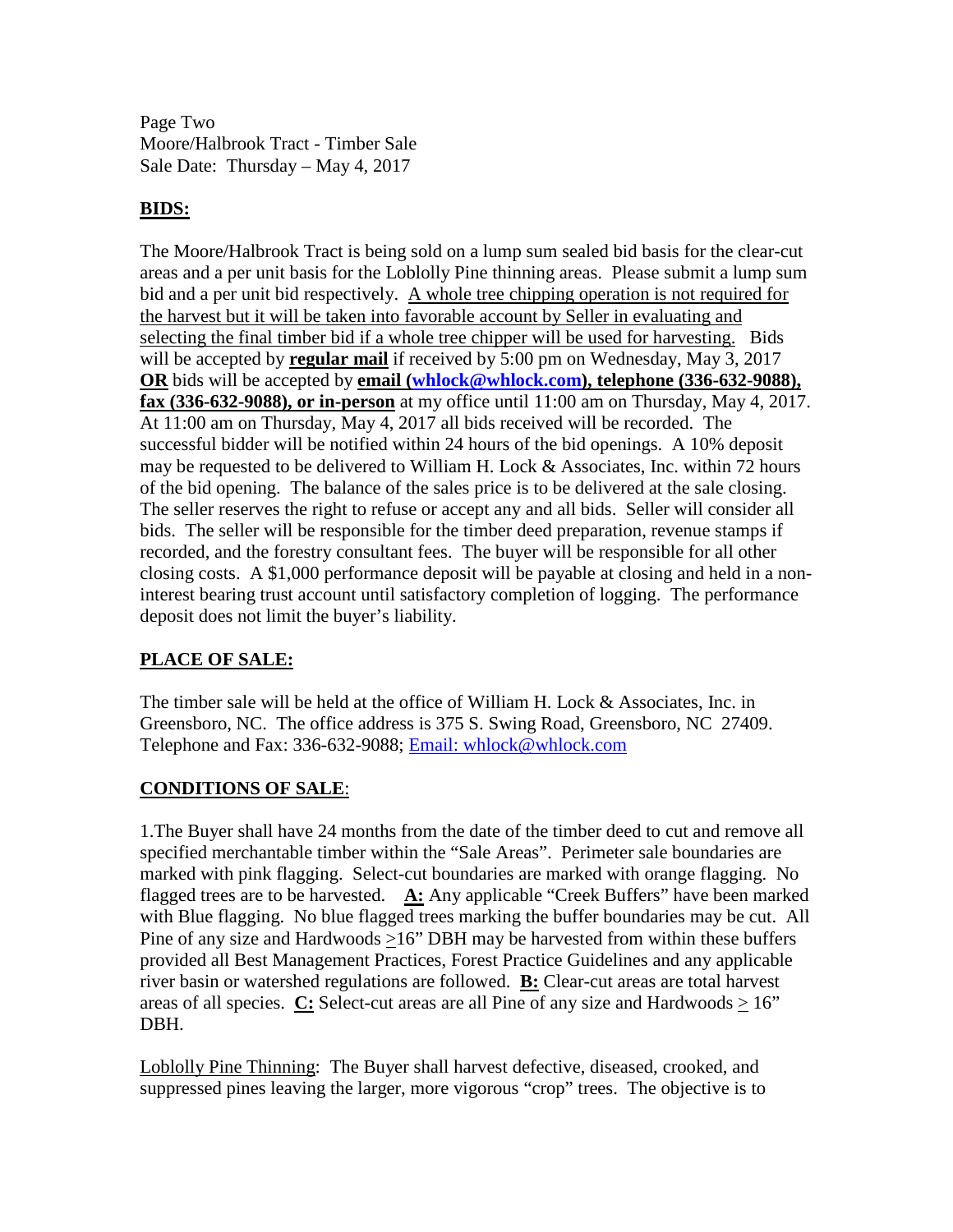Page Three Moore/Halbrook Tract - Timber Sale Sale Date: Thursday – May 4, 2017

harvest the proper number of trees to leave an optimum stocking level of 70-90 square feet of basal area of growing Loblolly Pine timber. In areas where rows can be clearly identified, a fifth row thinning should be conducted with selected inferior trees being removed from between the rows. In areas where the rows cannot be identified, corridors should be placed approximately 50 feet apart with thinning between corridors to achieve the target basal area.

In areas where a large component of Virginia Pine has become established, the Virginia pine component should be removed first. This will allow the Loblolly Pine component to then be thinned down to the target basal area. In the event an area is primarily Virginia Pine, a total harvest will be conducted with prior approval of William H. Lock  $\&$ Associates, Inc. Seller, or seller's agent - William H. Lock & Associates, Inc., shall have the express right to halt all harvesting operations in the event the thinning operation is not achieving the desired basal area targets, if remaining stems are excessively damaged, or if any provisions of this contract are not being followed.

2. The Buyer shall access the tract from Honeysuckle Road along the existing woods path leading into the parcel. All access routes will need to be installed and/or maintained according to all North Carolina Best Management Practices, Forest Practice Guidelines, and any applicable river basin or watershed rules. All roadways must remain open and passable by ordinary traffic at all times. The roadways must be left in similar condition at the completion of the harvesting operation as they were at the beginning of the harvesting operation, reasonable wear and tear accepted. Call W.H. Lock if there are questions concerning access routes.

3. The Buyer is responsible for maintaining a clean site. No equipment parts, trash, tires or other debris created as a result of the harvesting operation shall be left on the property. It shall be the Buyer's responsibility to clean up any hazardous material or chemical waste spills including but not limited to Diesel Fuel, Hydraulic Fluid, Machine Oil, and/or Gasoline upon the subject property if deposited as a result of the harvesting operation. Responsibility will include any required remediation including but not limited to the removal of contaminated soils.

4. Harvesting operations must not interfere with any farming operations and farming operations must not interfere with any harvesting operations. Decking, loading or hauling will not be permitted in any existing open fields or pastures immediately adjacent to the timber unless approved by William H. Lock & Associates, Inc. If approved, open areas must be free of logging debris, smoothed when completed, and re-seeded if necessary. All loading decks and truck parking areas must be reseeded when the harvesting operation is completed.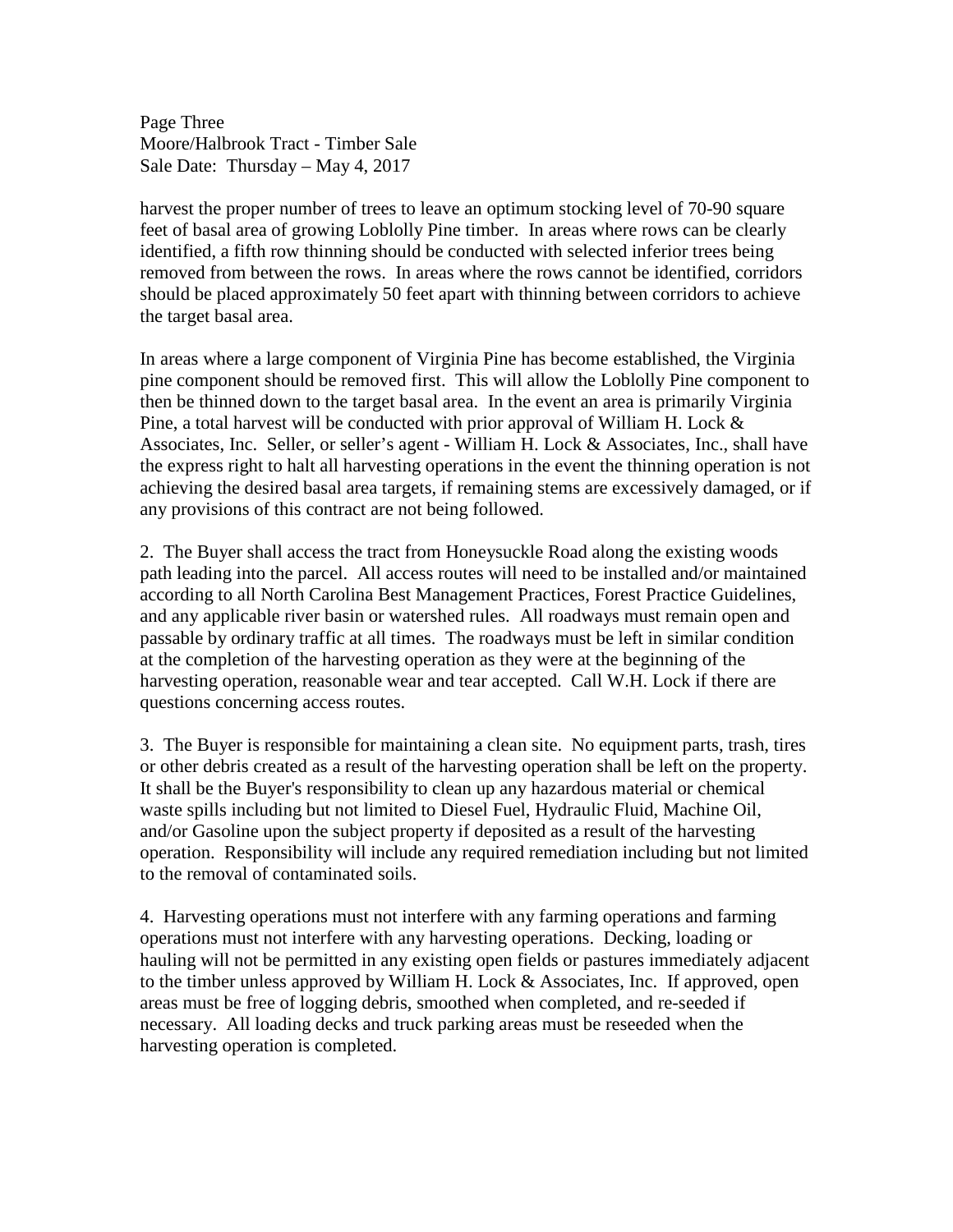Page Four Moore/Halbrook Tract - Timber Sale Sale Date: Thursday – May 4, 2017

5. The Buyer is responsible for following all Federal, State, and local regulations regarding timber harvesting activities. If required, Buyer is responsible for obtaining any necessary permits or licenses required for timber harvesting. All logging operations must conform to North Carolina Best Management Practices, Forest Practices Guidelines, and any applicable river basin or watershed rules. In the event that a non-compliance situation is identified on the tract as a result of the harvesting operation, William H. Lock & Associates, Inc. will have the express right to suspend the harvesting operation until the situation is brought into compliance. No trees or other logging debris shall be left in or across the property boundary, sale cutting lines or access roads and paths.

6. All necessary corners and sale harvest boundaries have been marked with pink flagging. Landowner guarantees the pink flagged sale boundaries. No flagged trees denoting the sale boundary shall be cut and no trees outside the boundary lines shall be cut. If trees marking the sale boundary are cut, North Carolina timber trespass laws may apply. No trees shall be cut to fall on a neighboring landowner's property or where potential damage may occur. If existing property corners are damaged or removed as a result of the harvesting operation, Buyer agrees to replace the markers at the correct surveyed location at their own expense.

7. Buyer agrees to notify William H. Lock & Associates, Inc., P. O. Box 49571, Greensboro, NC 27419 at least 3 days in advance of the beginning of the harvesting operation and at least 3 days in advance of the completion of the harvesting operation. The buyer and/or logger must complete a pre-harvest inspection with WHL  $\&$  Associates prior to beginning any logging activity.

8. Seller or their Agent reserves the right, in its sole discretion, to require the termination of all timber harvesting in the event that weather conditions cause the land to become so wet that continued logging will cause excessive site damage and rutting. Seller agrees to extend the cutting time automatically for the number of days of required termination if he exercises this item. If work is allowed to continue during the determination process, Buyer agrees to repair any excessively rutted areas.

9. The Buyer shall indemnify and hold harmless the Owner, his agent or assigns, from any and all liability and any and all loss, including attorney's fees and other reasonable expenses incurred, arising from the operations, activities, or omission of Buyer incident or related to this contract or upon the Sale Area, including such liability or loss caused by acts of omissions of Buyer's employees, contractors, sub-contractors, employees of contractors or sub-contractors, or licensees of Buyer, or to any others for property damage, personal injury, death, or otherwise. Buyer guarantees their loggers will be covered by Workers Compensation and General Liability Insurance in the amount of one million dollars and will provide satisfactory evidence of coverage at closing and maintain same throughout all logging operations.